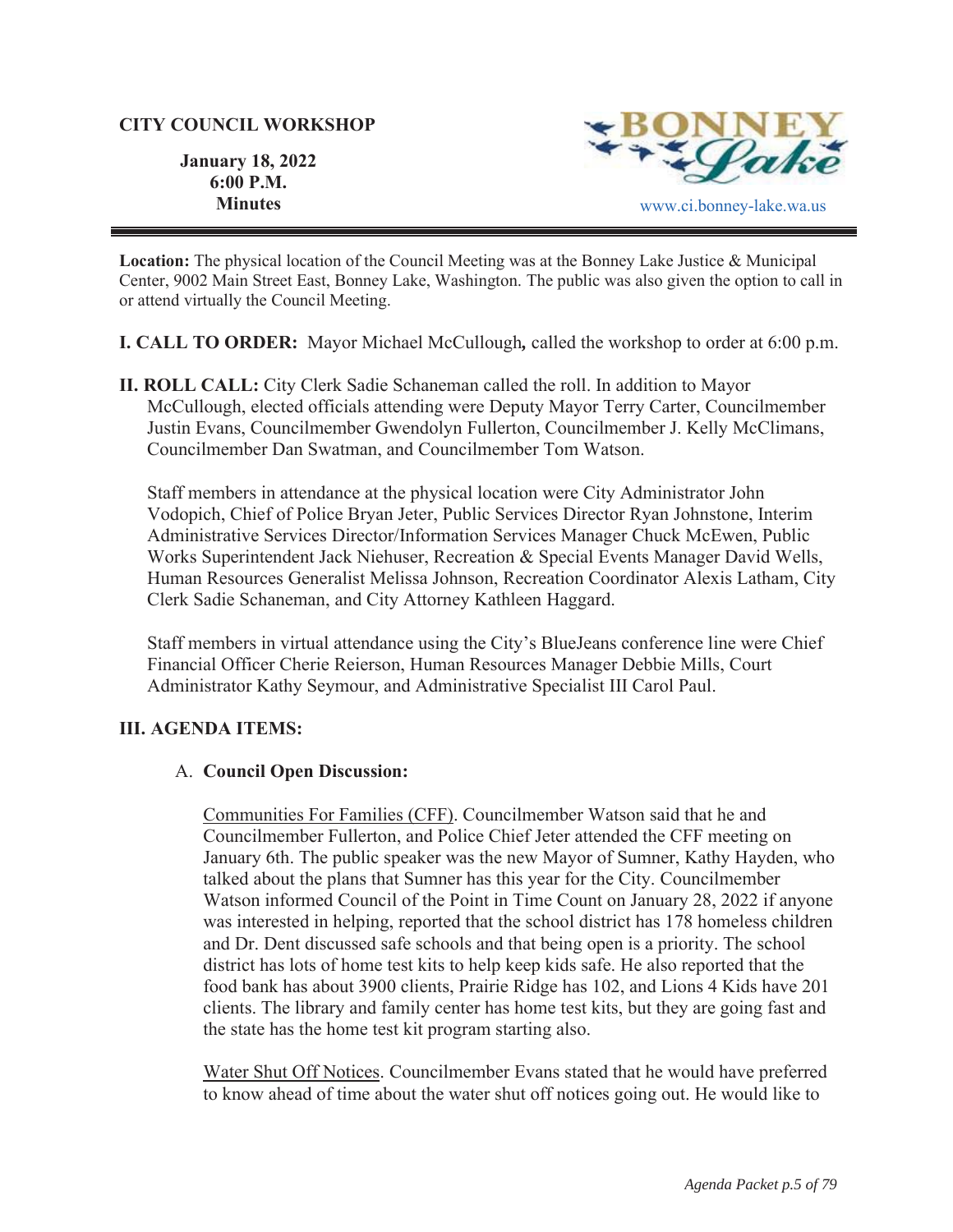have offered a link to apply for help with the water bill for those that need help by offering a grant or other options.

Procedure For Agenda Bill Items. Deputy Mayor Carter stated that he has been having great meetings with staff and recently had one with City Clerk Schaneman. He said that they discussed a possible new procedure for bringing items to Council for approval. The Council had discussed having a 3-touch system back in 2021 and he was looking into different ways to achieve this. City Clerk Schaneman had suggested to have agenda bill items be brought to a Council Workshop to discuss the item and what Council would like to see in order to pass the agenda bill, then have them go to the Committees to discuss and prepare the agenda bill for Council. The agenda bill would then be brought back to a Council Workshop with the items that Council had asked for and to answer any further questions that Council may have, afterwards the agenda bill would go to a Council Meeting for Consent Agenda. This would give Council an opportunity to get opinions and questions they may have to staff, give staff a better direction to what Council is needing to pass the agenda bill, and for the Council to interact with the community on the item. Deputy Mayor Carter said he felt this would benefit staff and Councilmembers.

Councilmember Watson stated that the Committees are supposed to prepare and have everything ready before bringing the agenda bill to Council, then a Council Workshop for discussion and finally to a Council Meeting.

Mayor McCullough asked City Attorney Haggard what the Council would have to do to change the procedure. She responded that the city code would need to be updated with an ordinance.

Councilmembers McClimans and Fullerton agreed with Deputy Mayor Carter. They would like to have a chance to provide input before the items go to Committee, this would help the staff and Committees to know what the Council is wanting to see. Councilmembers Swatman and Evans stated that they would prefer to do a trial of the proposed changes to see how it would flow and any issues that may arise. Some items don't need to be brought to full Council or they need to be expedited and then the procedure would not work. By trying it out first, Council could discuss what works and what doesn't. All Councilmembers receive the agendas for all the Committees and can always reach out and ask questions before an item goes to Committee.

Coffee With The Council. Deputy Mayor Carter asked Council if they are still interested in trying to have a once-a-month group of 2 or 3 Councilmembers that meet with community members to have coffee and discuss things. This was brought up by Councilmember Evans last year. There was a general consensus of the Council to begin having Coffee with the Council meetings.

# B. **Review Of Council Minutes: January 4, 2022 Council Workshop and January 11, 2022 Council Meeting.**

Councilmember Watson and Fullerton and Deputy Mayor Carter reported that they had provided City Clerk Sadie Schaneman with a number of corrections to the draft